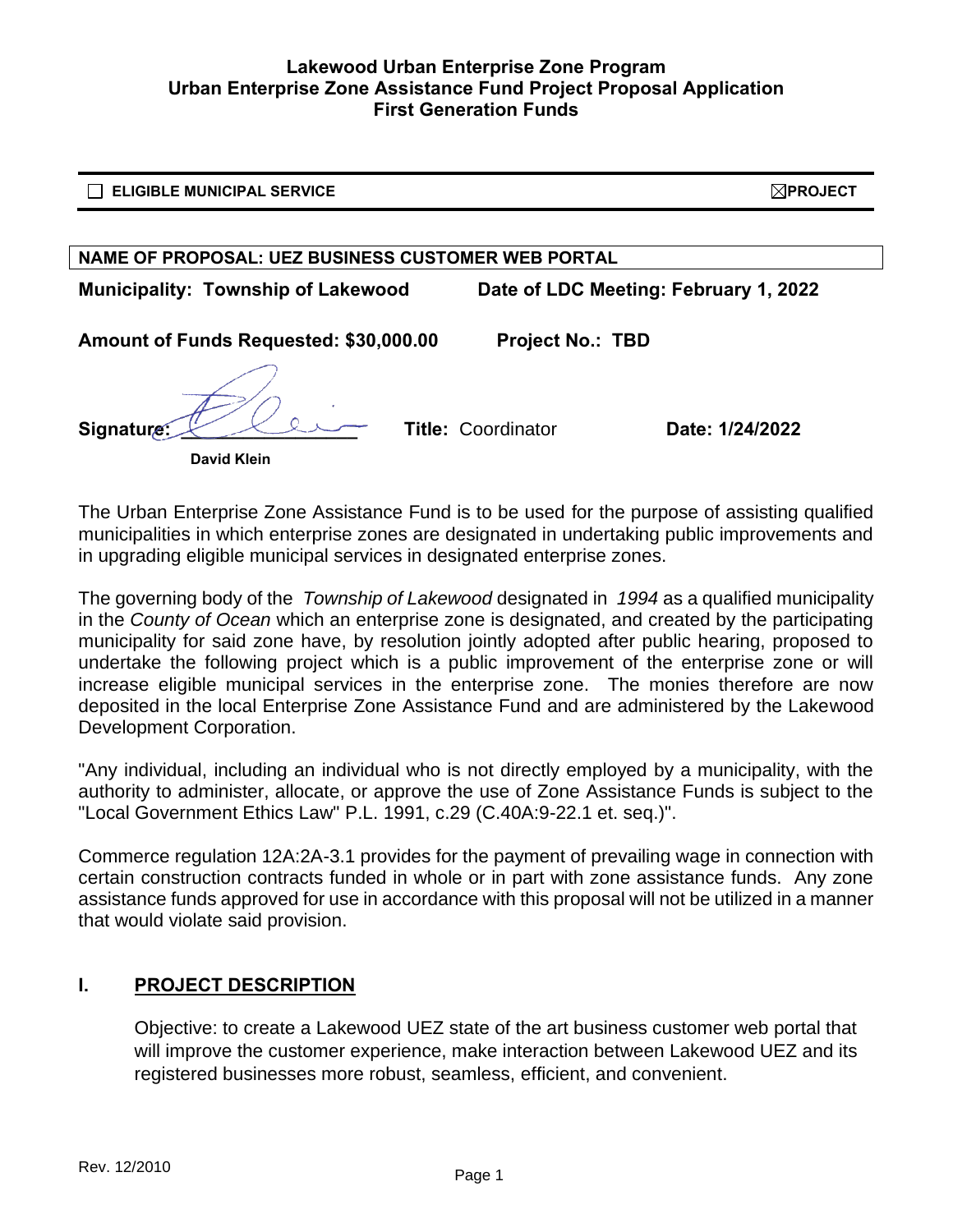The Customer Web Portal will enable UEZ Registered Businesses to perform most UEZ related tasks, interact with UEZ staff in an electronic venue as an added enhancement to our current in person and telephonic methods and to view account and other UEZ information.

The Customer Web Portal will offer our UEZ registered businesses a web portal to allow them to perform all the functions they are currently forced to perform manually. Businesses will be able to access forms, make application to loans, grants, and other programs, make payments, access account information, general program information similar to a traditional bank website.

The \$30,000.00 being requested will be used hire a professional web developer to produce desired result.

Features of the project are:

- 1. Unique customer account and profile
- 2. Unique customer login credentials
- 3. Full loan account functionality:
	- a. Access to loan account information, ie. Balance, payments due, due date payment reminders, payment history, amortization schedule
	- b. Ability to make online manual payments from bank account
	- c. Ability to set up automatic drafts from bank account
	- d. Automatically calculate late fees, notify customer, and back office
	- e. Backend ability for back office to generate late notices
	- f. Generate payment receipt for customer and back office
	- g. Backend ability for back office to generate reports and filter for specific data, ie. Account 30 days past due, accounts with balances less than \$10,000 etc.
- 4. Ability to submit online forms and download/upload documents:
	- a. Loan application
	- b. Tax returns
	- c. Corporate resolutions
	- d. Operating agreements
	- e. Articles of Incorporation/Certificate of Formation
	- f. Borrower's checklist
	- g. Sample closing documents
	- h. Loan extension and modification agreements
	- i. UZ-5 SBA Form
	- j. Business plan template
	- k. Borrowing power of attorney
- 5. Ability to close loans online and DocuSign
- 6. Access to closed loan documents
- 7. Informational pages for all Lakewood UEZ programs and benefits
- 8. Live Chat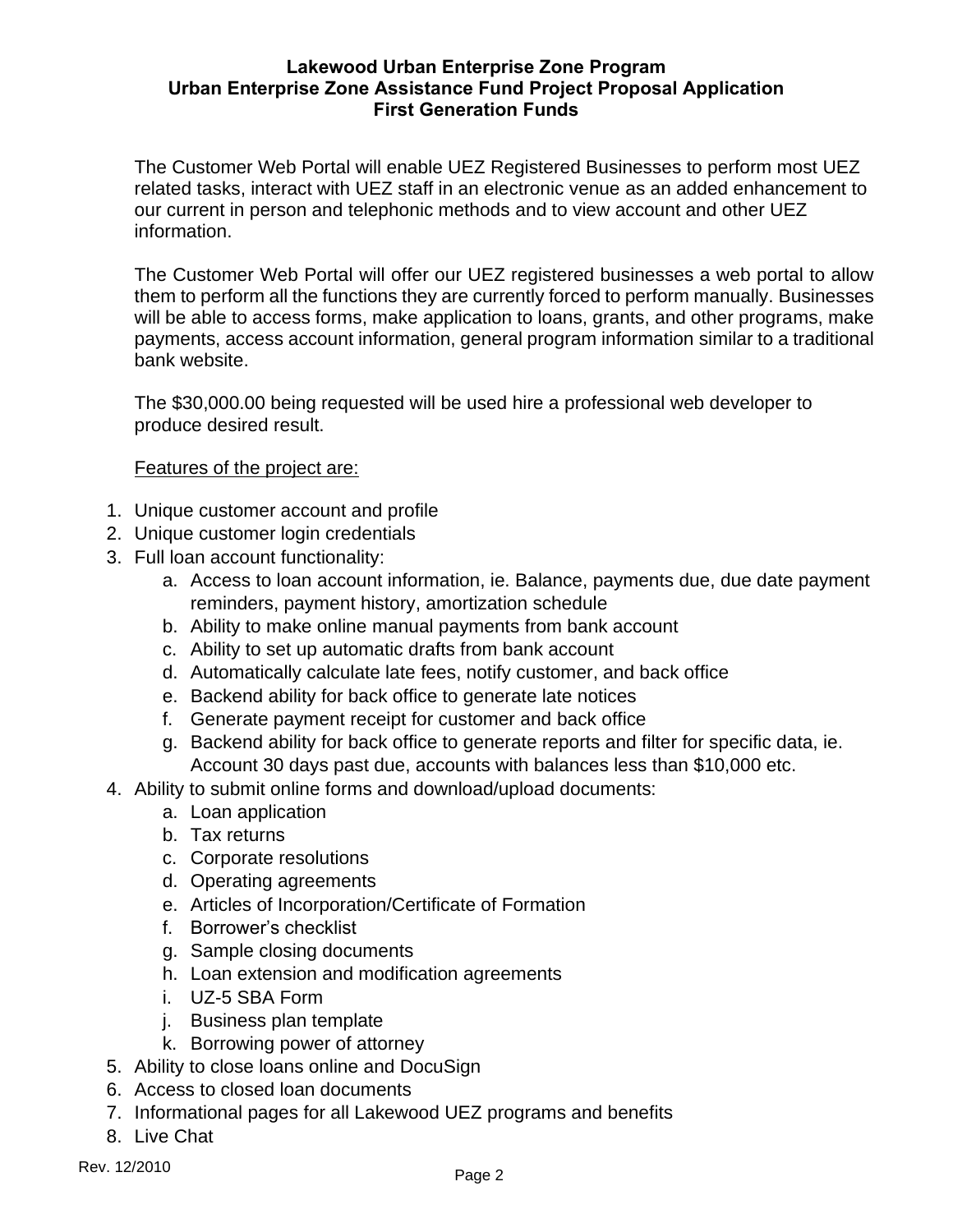#### 9. Contact Form

- a. Standard contact
- b. Request UZ-4/5 certificates
- c. Subordination documents
- d. UEZ project suggestions
- e. Other
- 10.Links page to other business resources, ie. SBA, NJEDA etc.
- 11. PR pages for write ups and progress on UEZ projects

# **II. LEGISLATIVE AUTHORITY 52:27h-88.c (5)**

# **PROJECT**

|             | Purchasing, leasing, condemning, or otherwise acquiring of land or other property, or an interest therein,<br>in the enterprise zone or as necessary for a right-of-way or other easement to or from the enterprise<br>zone;                                                                                                                                              |
|-------------|---------------------------------------------------------------------------------------------------------------------------------------------------------------------------------------------------------------------------------------------------------------------------------------------------------------------------------------------------------------------------|
| $\Box$      | The relocating and moving of persons or businesses displaced by the acquisition of land or property;                                                                                                                                                                                                                                                                      |
| $\Box$      | The rehabilitation and redevelopment of land or property, including demolition, clearance, removal,<br>relocation, renovation, alteration, construction, reconstruction, installation or repair of a land or a building,<br>street, highway, alley, utility, service or other structure or improvement which will lead to increased<br>economic activity within the zone; |
|             | The acquisition, construction, reconstruction, rehabilitation, or installation of public facilities and<br>improvements, other than buildings and facilities for the general conduct of government and schools;                                                                                                                                                           |
| $\Box$      | The establishment of revolving loan or grant programs for qualified businesses in the zone to encourage<br>private investment and job creation, matching grant programs for the establishment or operation of<br>pedestrian malls, special improvement districts and tax increment districts, or other appropriate entity;                                                |
| $\boxtimes$ | The costs associated with a project (i.e. including the costs of an administrative appraisal, economic and<br>environmental analyses, environmental remediation, engineering, planning, design, architectural,<br>surveying or other professional or managerial services necessary to effectuate the project).                                                            |
|             | Marketing, advertising and special event activities that will lead to increased economic activity or<br>encourage private investment and job creation in the zone, but not including the expenditures therefore<br>which are required to be reported pursuant to the New Jersey Campaign Contributions and Expenditures<br>Reporting Act.                                 |

# **ELIGIBLE MUNICIPAL SERVICES PROJECTS**

 $\Box$ Hiring of additional police personnel or fire personnel assigned duties in the enterprise zone; Purchasing or leasing of additional police or fire vehicles, equipment or apparatus to be used for the  $\Box$ provision of augmented or upgraded public safety services in the enterprise zone and its immediate vicinities.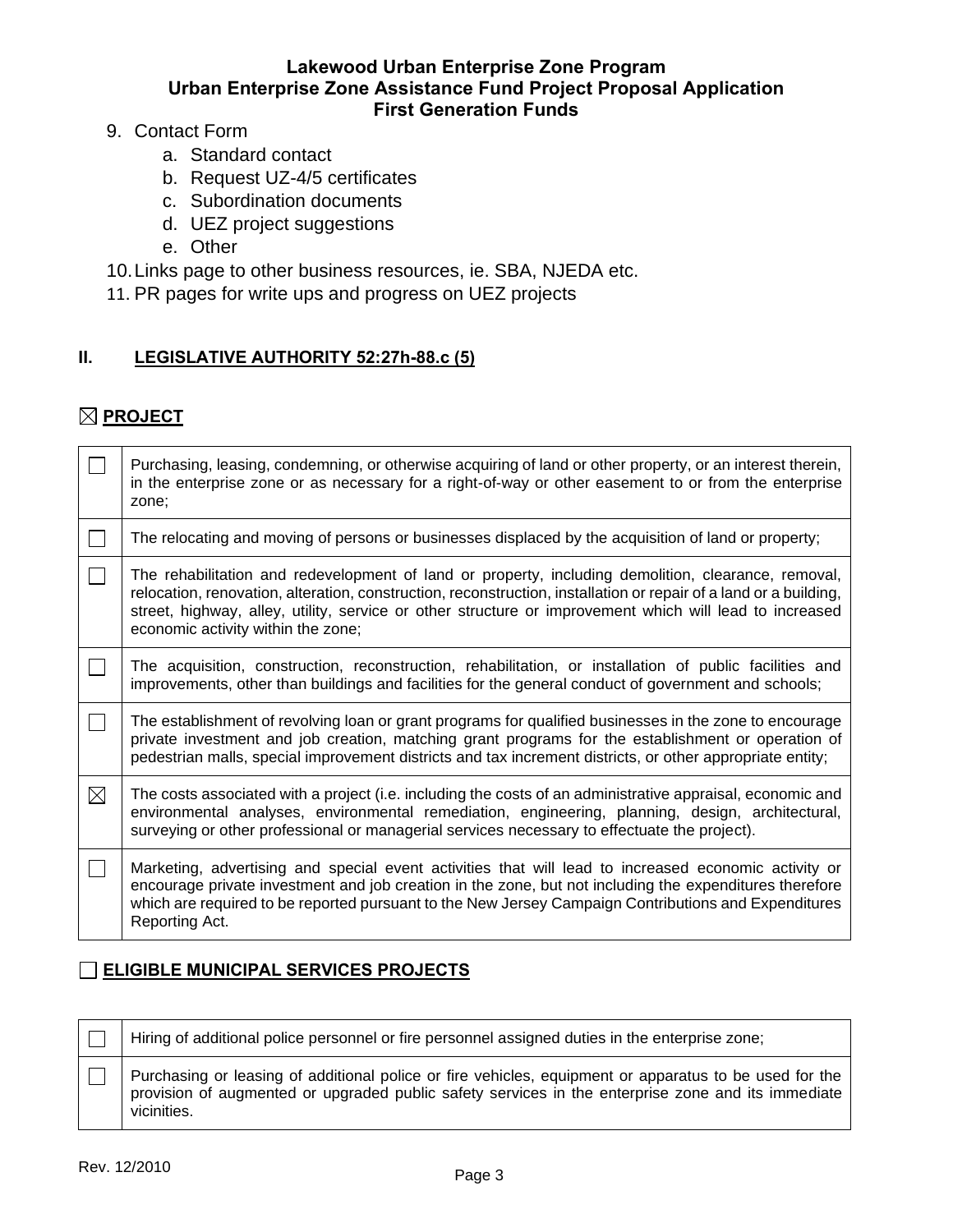#### **III. Cost Estimate**

**\$30,000.00**

#### **IV. BIDDING PROCESS**

 $\Box$  If approved, this proposal will be conducted in accordance with the Local Public Contracts Law, N.J.S.A. 40-A, et seq., and all other statutory requirements concerning the public bidding process. If a firm has been selected, identify how firm was chosen.

 $\boxtimes$  Not Applicable - Non Fair and Open Process per state statutory requirements – Project will be developed by Duvy's Media, a trusted and experience vendor that developed and maintains Lakewood township's website.

# **V. PROJECT TIMEFRAME**

Estimated Start Date: **January 1, 2022** Estimated Completion Date: **December 31, 2022**

# **VII. EXHIBITS (ATTACHED)**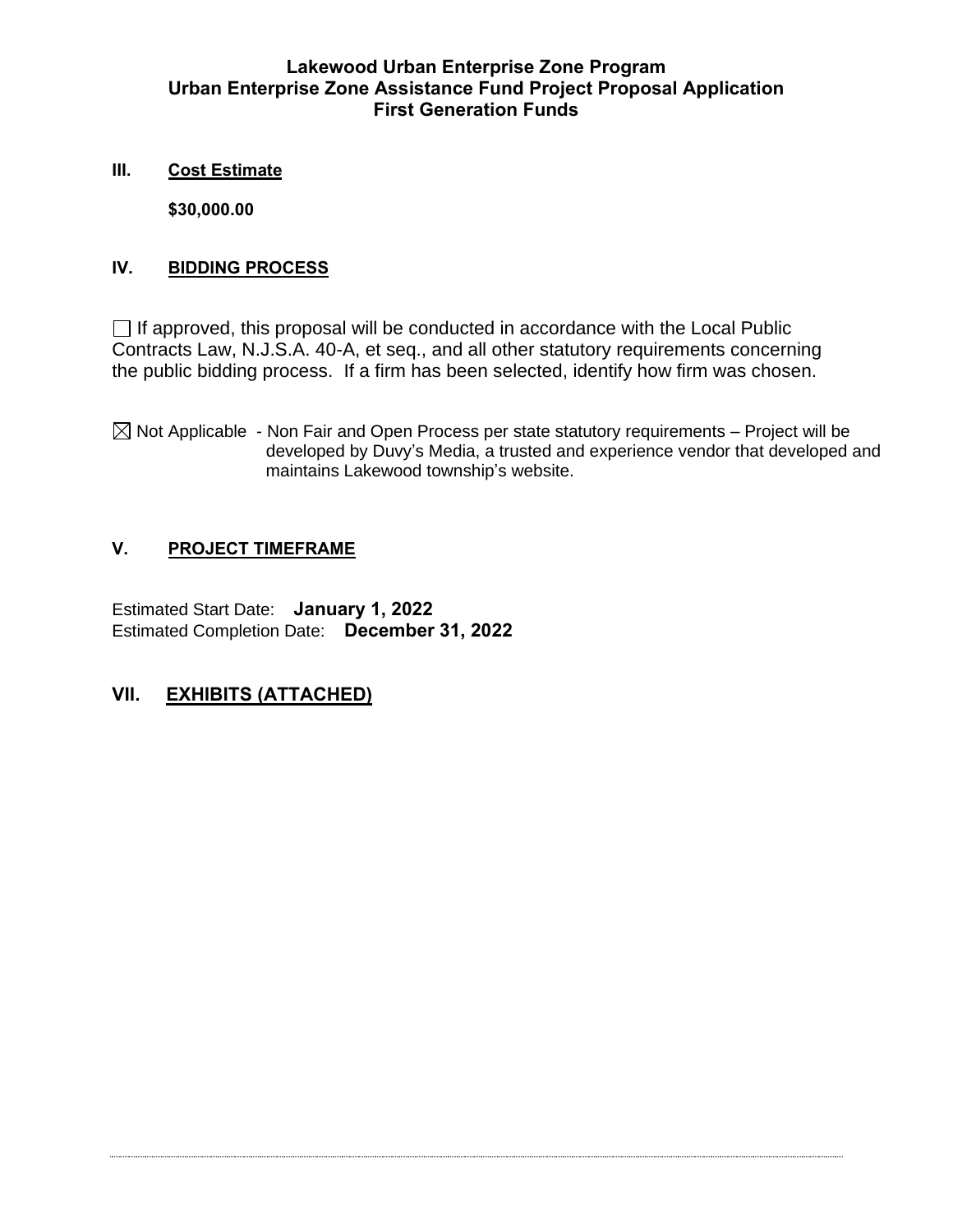# *D*duvys **Website**<br>Proposal

# PREPARED FOR

Lakewood UEZ January 4, 2022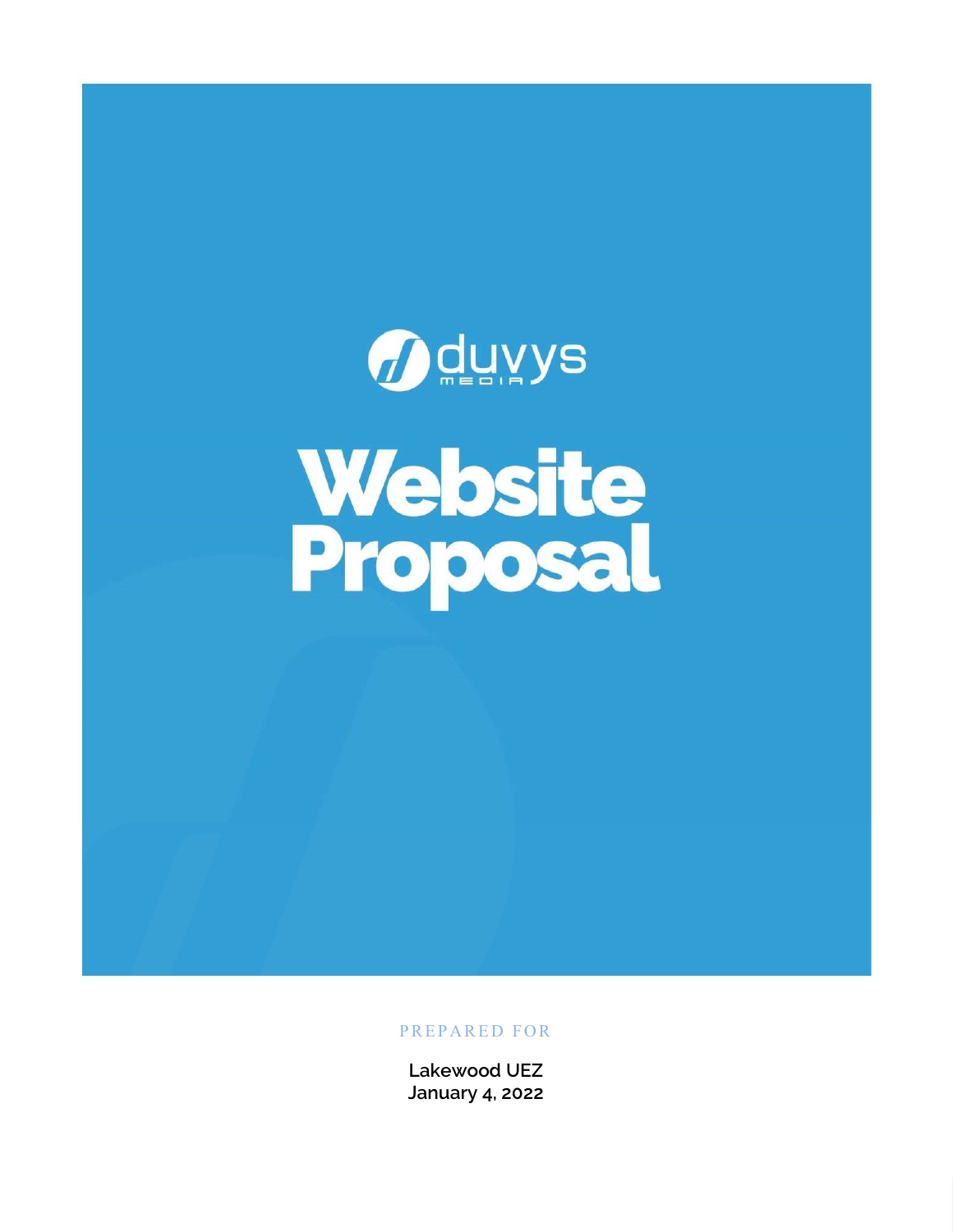## **OBJECTIVE**

The vision of this project is to offer Lakewood Township's UEZ registered businesses a web portal to allow them to perform all the functions they are currently forced to perform manually. These functions are including but limited to: businesses will be able to access forms, make application to loans, grants, and other programs, make payments, access account information, general program information.

| <b>OUTLINE</b>                                 |                                                                                                                                                                                                                                                                                                                                                                                             |
|------------------------------------------------|---------------------------------------------------------------------------------------------------------------------------------------------------------------------------------------------------------------------------------------------------------------------------------------------------------------------------------------------------------------------------------------------|
| Home                                           | When coming to the site, users will land on this page. They may come here through<br>the larger township site, or by a unique URL for Lakewood's UEZ program.                                                                                                                                                                                                                               |
| <b>About</b>                                   | This page will describe the Lakewood UEZ, and show how it is a vital community<br>program. This section will include tabs for PR pages, and write-ups on the progress of<br>various UEZ projects. There will also be links to other business resources, ie. SBA,<br><b>NJEDA</b>                                                                                                            |
| <b>Accounts</b>                                | Each customer will have the ability to create a secure account. This will allow the<br>customer to access loan account information, and make online payments. The<br>customer will see a full profile of his loan, payment schedule etc.                                                                                                                                                    |
| <b>Documents</b>                               | Ability to upload and download various documents, forms and certificates.                                                                                                                                                                                                                                                                                                                   |
| <b>DocuSign</b>                                | This will link to DocuSign and provide the ability to close loans online.                                                                                                                                                                                                                                                                                                                   |
| <b>Contact</b>                                 | Display the company's contact information, with an online form that the user can fill<br>out. Upon submission, the form will be emailed to the company's email address.                                                                                                                                                                                                                     |
| <b>Privacy</b><br><b>Policy</b>                | A detailed privacy policy.                                                                                                                                                                                                                                                                                                                                                                  |
| <b>Web</b><br><b>Statistics</b>                | We will set up a web analytics software to allow you to see how many visitors are<br>visiting your website, view which pages of the sites are being viewed most frequent as<br>well as the referring sites for you to analyze your visitor's movements on your website<br>for future improvement.                                                                                           |
| <b>Search</b><br><b>Engine</b><br>Optimization | The site will be developed with basic SEO to attract optimum detection of search<br>engines. This includes coding of keywords and descriptions throughout the website to<br>help your website appear prominently in search results of major online search engines.<br>More advanced SEO options, paid search results, as well as other online marketing<br>are also available upon request. |
| <b>Social Media</b>                            | Social Media is an essential part of having an online presence. The website will<br>include links to all of your social media accounts.                                                                                                                                                                                                                                                     |